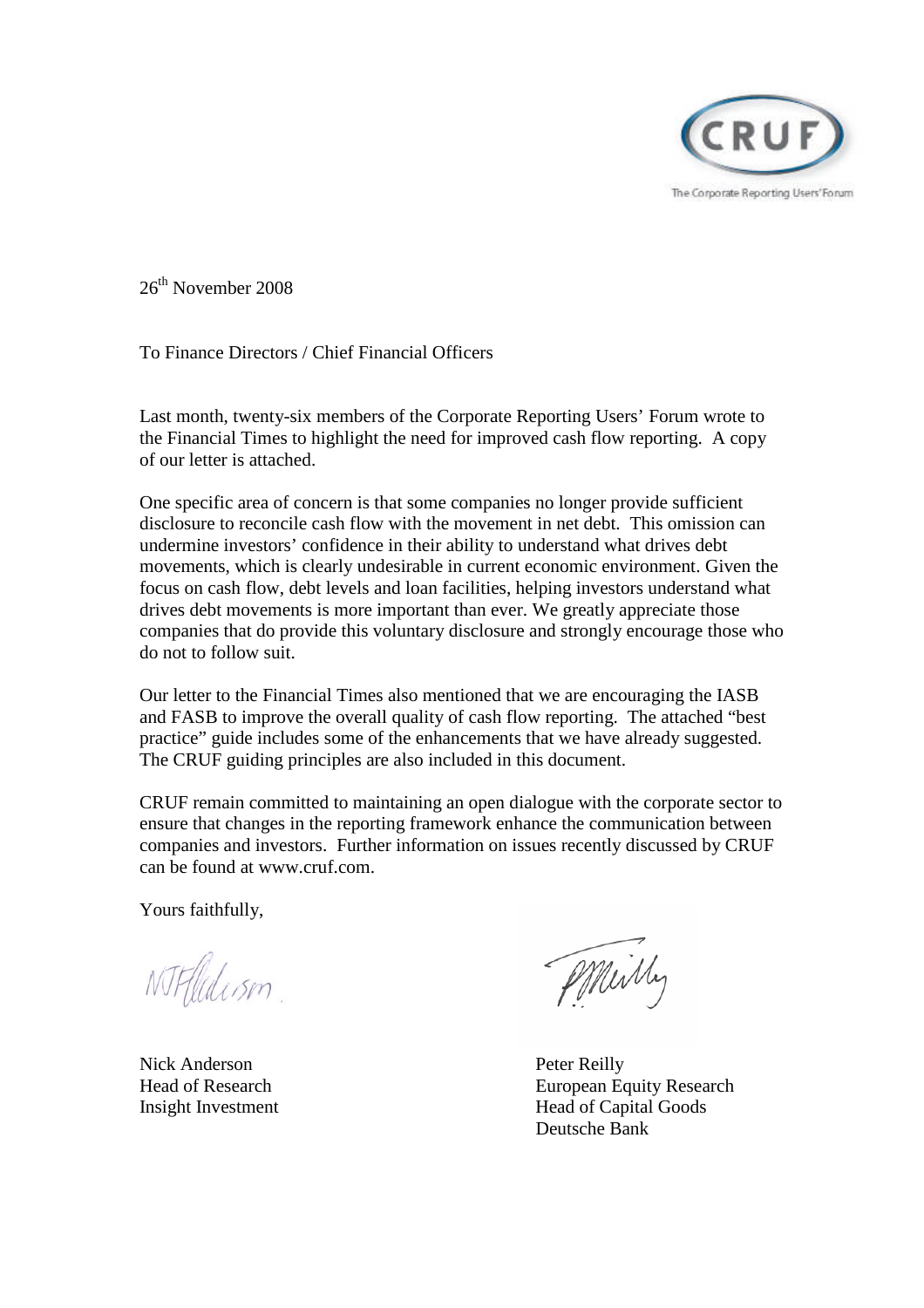

## **About the Corporate Reporting Users' Forum (CRUF)**

The CRUF was formed in 2005 as a discussion forum with the aim of helping its participants in their approach to the debate on current and future corporate reporting requirements. In particular, participants are keen to have a fuller input into the deliberations of the International Accounting Standards Board.

The CRUF is a discussion forum. Its participants take part in CRUF discussions and joint representations as individuals, not as representatives of their employer organizations. It does not seek to achieve consensus views, though at times its participants will agree to make joint representations to standard setters or to the media. CRUF participants include individuals from both buy and sell-side institutions, and from both equity and fixed income markets. The forum includes individuals with global or regional responsibilities and from around the world. The CRUF meets on a regular basis in London, Frankfurt and Sydney with facilities for remote participation.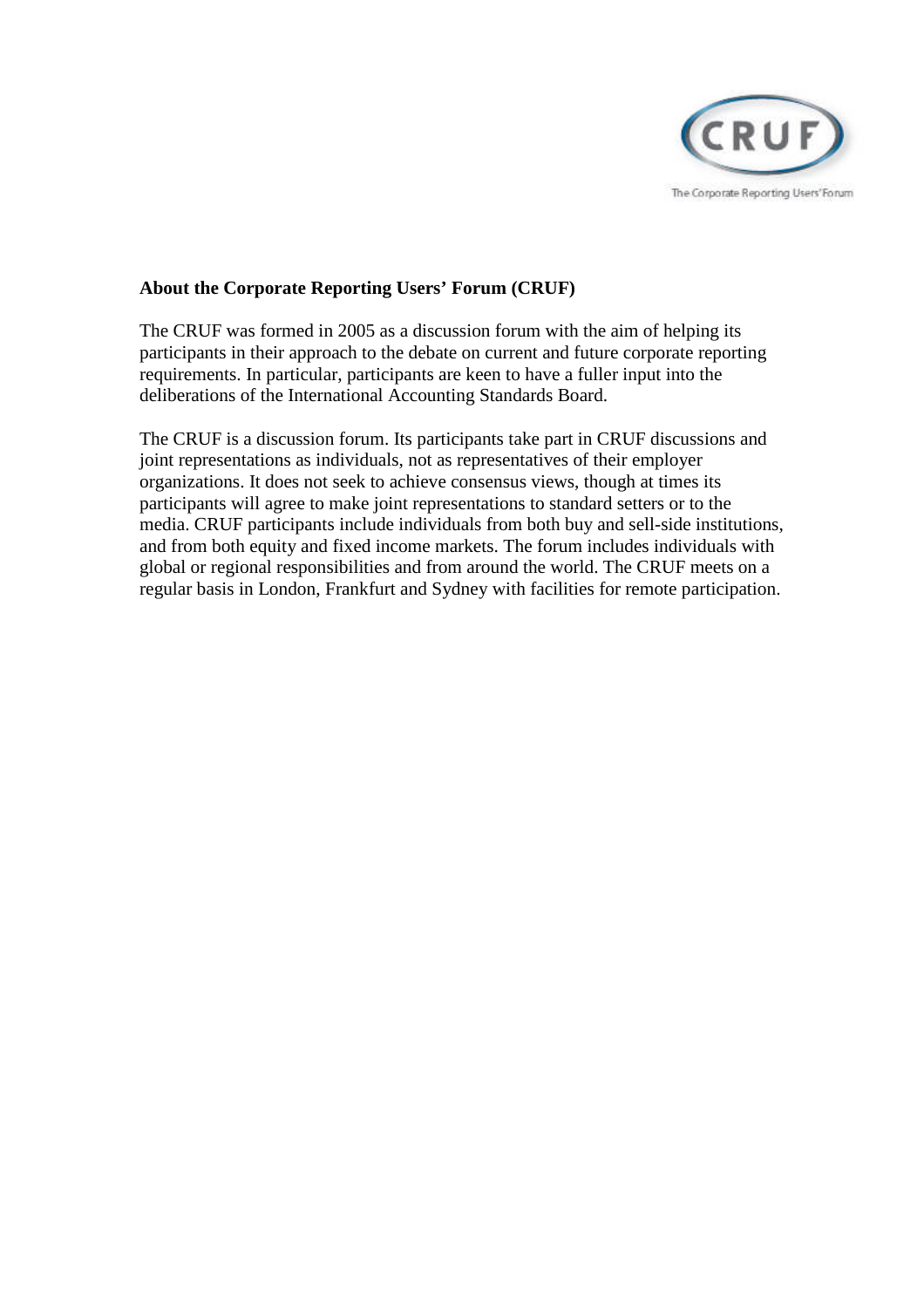

## **To: The Editor of the Financial Times 6 th October 2008**

Sir,

In the past two years we have seen voluntary disclosure by some companies improve considerably. As members of the Corporate Reporting Users' Forum (CRUF), we would now welcome better disclosure to assist our understanding of corporate cash flow. The main problems with current disclosure requirements are: first, lack of reconciliation between cash flow and the change in net debt; second, debt at acquired (and divested) companies is not always disclosed, and neither is currency impact on overall debt; third, many line items are opaque, even to experienced investors.

As users, we would like to be able to rebuild the cash-flow statement – in our own preferred format - in a way that reconciles with the balance sheet. Reconciliation of the cash flow to movements in net debt is critical to understanding the cash-flow profile of a business. Only by reconciling cash flows with changes in net debt can users be certain that they have captured all cash-flow movements in their analysis. In our presentation to the International Accounting Standards Board on June 10 (see [www.cruf.com\)](http://www.cruf.com/), we set out in greater detail our thoughts on good practice in cashflow reporting.

Historically, the disclosure needed to reconcile cash flow with net debt changes has been available for UK companies. Indeed, the 1997 revisions in the UK to the FRS 1 standard specifically included a requirement to reconcile cash flow in the period to the movement in net debt between opening and closing balance sheets. A survey by the UK Accounting Standards Board demonstrated that this amendment was welcomed by users, companies and auditors alike. The IAS 7, which replaced FRS 1 in 2005, has no such requirement to reconcile movements in net debt, does not require the disclosure of the impact of foreign exchange translation on debt and is sufficiently ambiguous to avoid disclosure of acquired debt.

Nonetheless, a number of companies continue to provide a net debt reconciliation. We estimate that about one half of non-financial FTSE 100 companies provided this information in their latest annual report and accounts. In continental Europe, we believe that the number is substantially lower.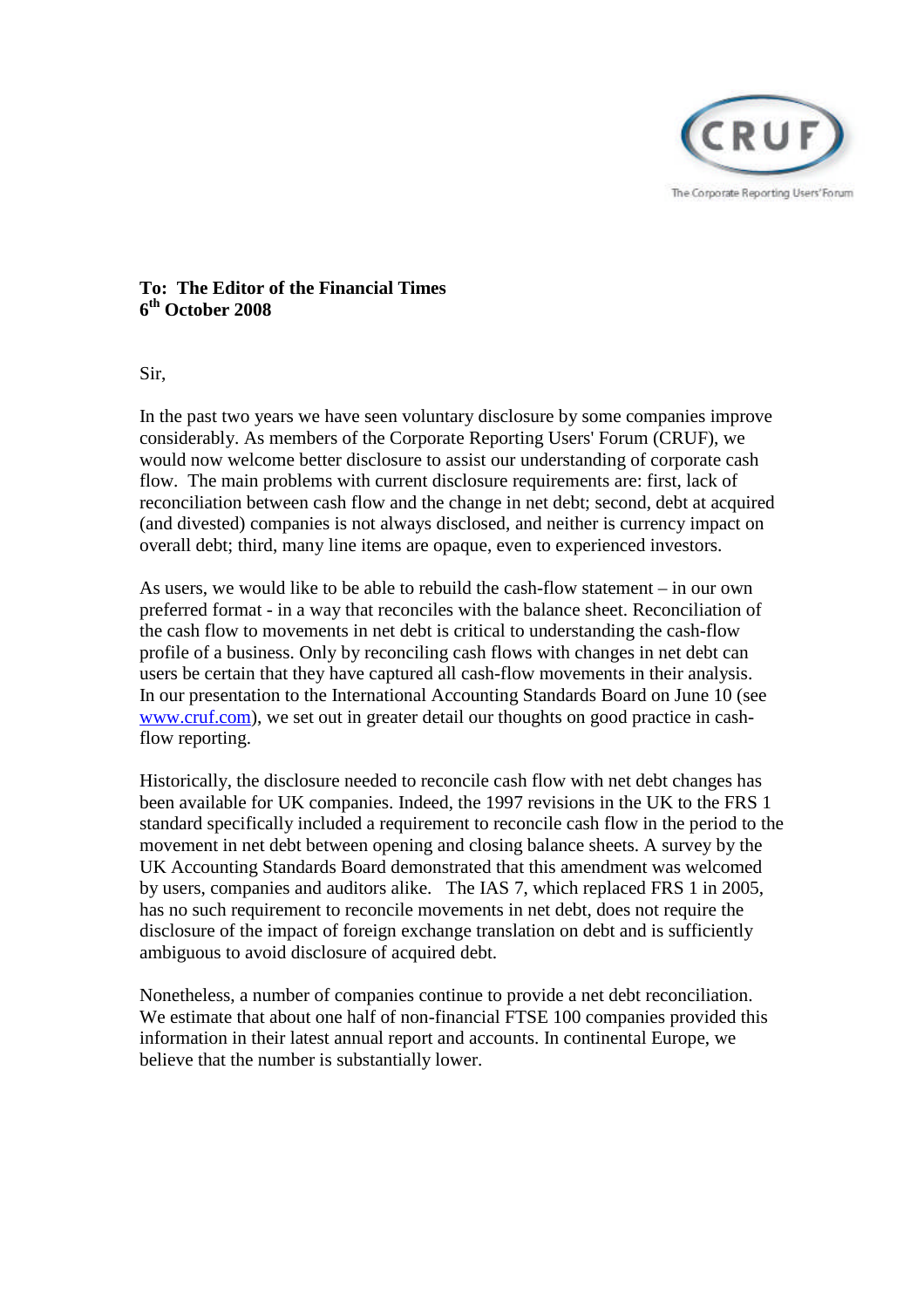

As the US Financial Accounting Standards Board and IASB focus on the presentation of financial statements, we would encourage them to consider the issue of improved cash-flow disclosure. In the interim, we applaud the current voluntary disclosure and strongly encourage other companies to follow suit when they publish their next results.

Yours faithfully

Nick Anderson Head of Research Insight Investment

Sarah Deans Head of Accounting & Valuation European Corporate Research J.P. Morgan Securities Ltd

Elizabeth Fernando Head of European Equities Universities Superannuation Scheme Ltd

Roger Hirst Head of London Research MainFirst Bank AG

Dennis Jullens Valuation & Accounting Research UBS Research

John D. Kattar, CFA Chief Investment Officer Eastern Investment Advisors Norbert Barth Executive Director Equity Research WestLB AG

Peter Elwin Head of Accounting & Valuation Research (Europe) Cazenove Equities

Ralf Frank Managing Director DVFA

Elmer Huh, CFA Senior Vice President Enterprise Valuation Group Barclays Capital

Dr Thomas Kaiser Head of Accounting & Valuation Accounting Advisory Landesbank Baden-Württemberg

Bernd Laux Head of Research Cheuvreux, Germany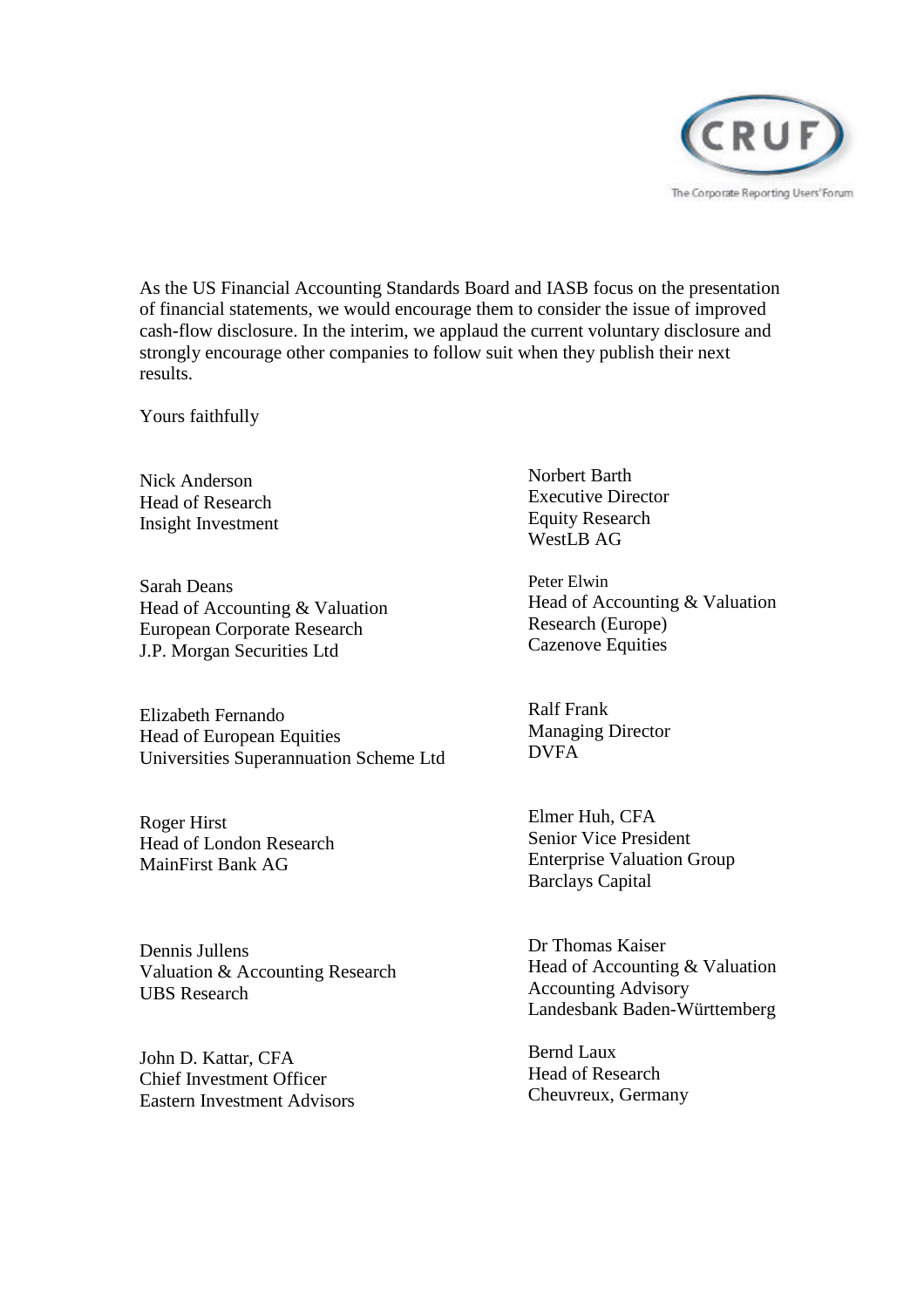

Kenneth Lee Accounting and Valuation (Europe) Citigroup Investment Research

Jochen Mathee Senior Portfolio Manager Fortis Investments

Paul Munn Commercial Director Hermes Equity Ownership Service Ltd

Peter Reilly European Equity Research Head of Capital Goods Deutsche Bank

Michael Schmidt, CFA CRUF Germany

Richard Singleton

Dr Lothar Weniger Head of Equity Research DZ Bank

Paul Lee **Director** Hermes Investment Management Ltd.

Richard Mathieson Senior Analyst Exista UK

Heidy Rehman Vice President Equity Research Analyst Citigroup Investment Research

Scott Richardson Head of Cross Strategy Research Active Equity Europe Barclays Global Investors

Dr Peter-Noel Schoemig Asset Manager European Equities Head of Valuation and Accounting West LB Mellon

Crispin Southgate Institutional Investment Advisors Ltd

Jed Wrigley Portfolio Manager Director - Accounting & Valuation Fidelity Investments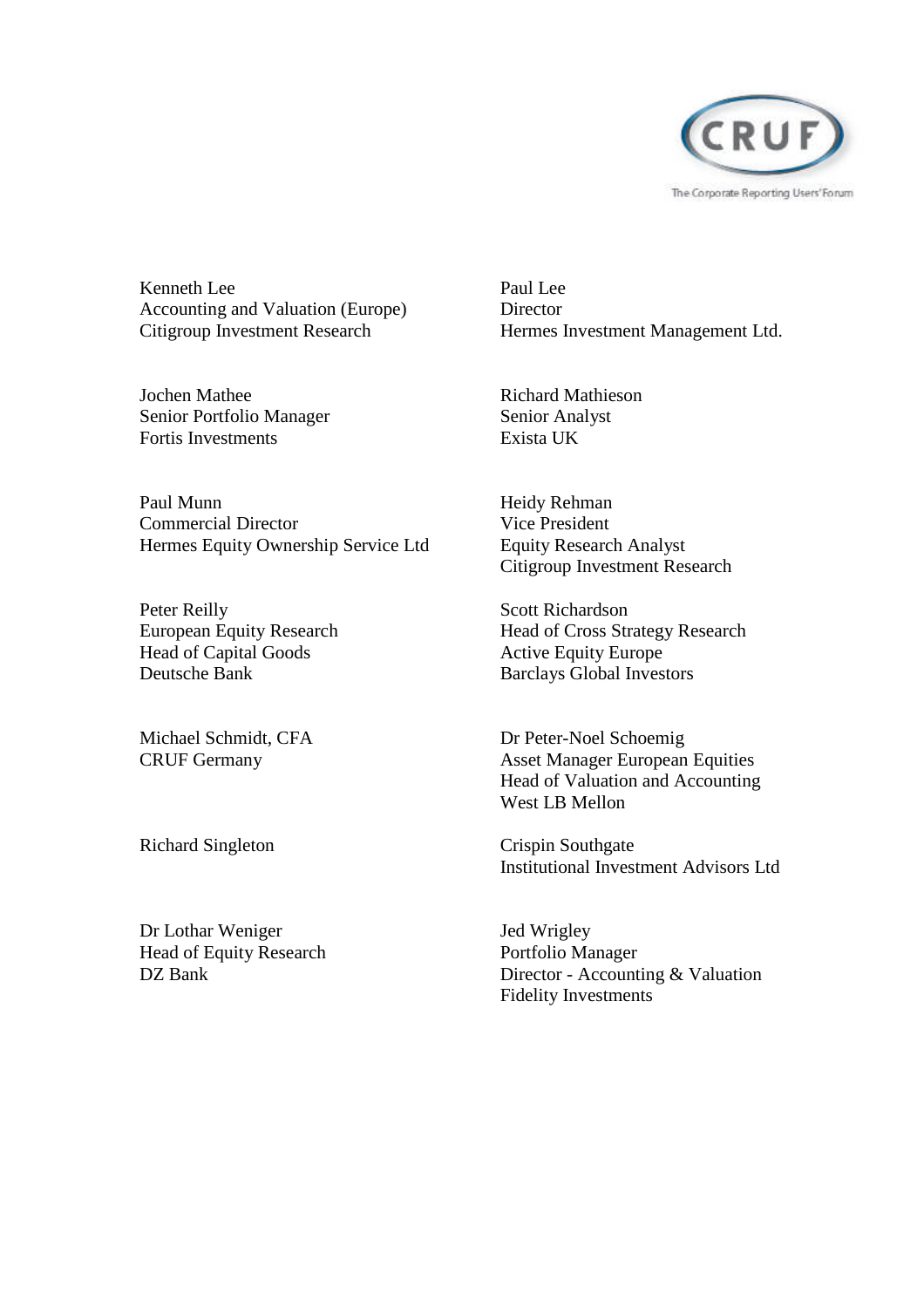

# **IFRS Cash flow reporting – common complaints and suggested best practice**

## **Common complaints**

Your company may already provide some or all of these items but most of the following headings are either not required by IFRS or the IFRS requirements are vague:

- Management definition of net debt, reconciled to the balance sheet
- Reconciliation between cash flow statement and net debt movement on balance sheet. This is by far the most important item.
- Debt at acquired companies.
- Debt at divested companies.
- Impact of currency movements on debt
- $\blacksquare$  Treatment of discontinued operations can be very misleading as:
	- o Income statement: all revenues and pre-tax profit are removed and only net income from discontinued activities is reported
	- o Balance sheet: all assets and liabilities associated with discontinued activities are moved into two summary headings (assets and liabilities). Cash and debt held within these two lines is not separately disclosed (and is in any case highly subjective).
	- o Cash flow: discontinued operations are still fully consolidated in cash flow but often scattered across several headings, making it impossible to work out what is going on.

### **What do investors want? Suggested best practice:**

Again, your company may already provide some or all of these details. As well as providing a list of what investors would like, we have tried here to explain *why* investors want these items.

- $\blacksquare$  The overall objective is to understand the cash flow, what is driving it (both positive and negative) and how the cash flow reconciles with the net debt movement. Unless investors have this reconciliation, they cannot be certain that they are not missing something.
- $\blacksquare$  An important part of analysing cash flow is being able to split it into operations, investing and finance in a way that makes sense (as opposed to the format that IFRS imposes).
- Movement in trade working capital, i.e. trade creditors, trade payables and inventories. This very important movement can sometimes be invisible, e.g. when movement in trade creditors is lumped together with movement in provisions.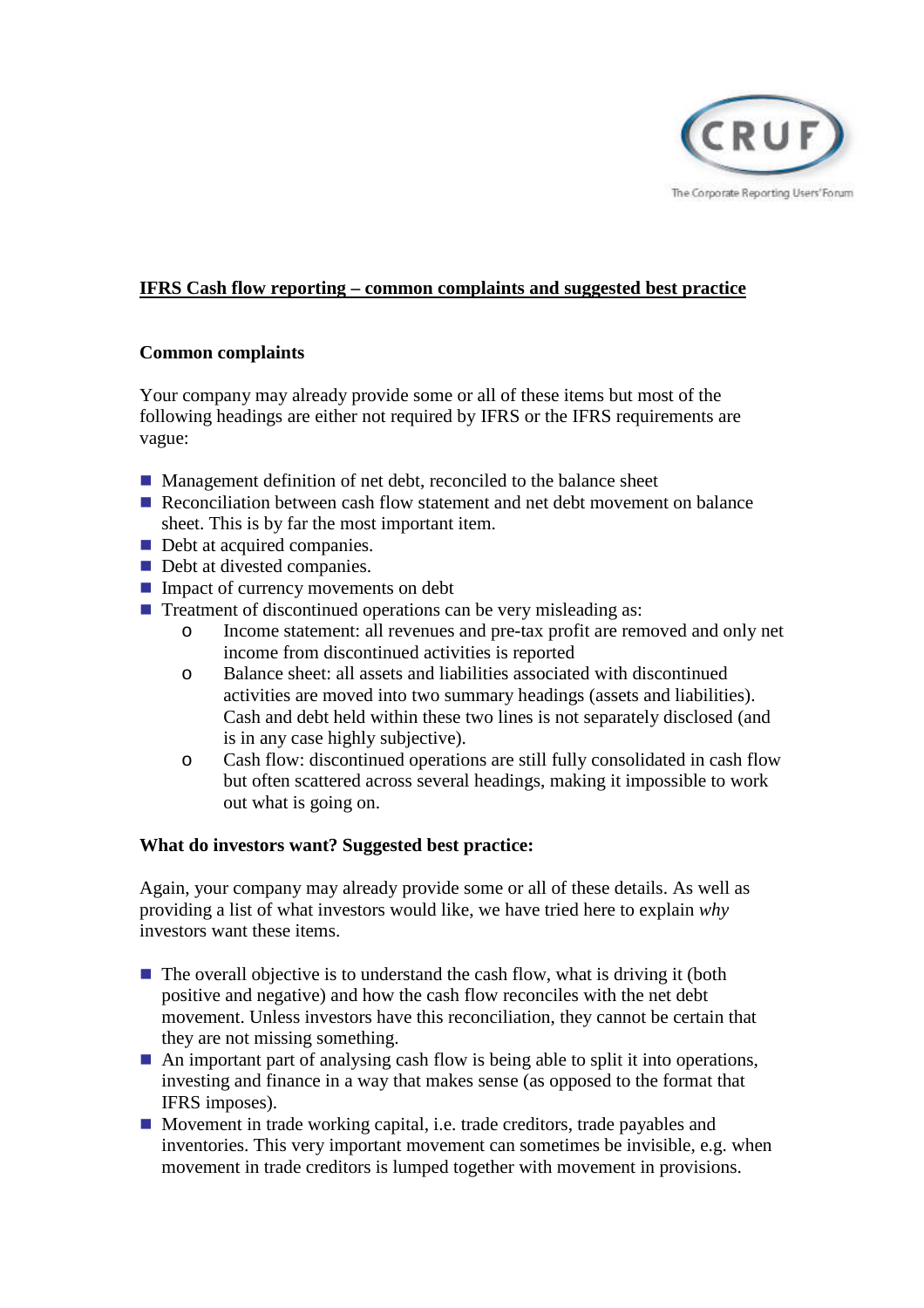

- $\blacksquare$  Many investors want to track investment in fixed assets by class, i.e. tangible assets, 'organic' intangible assets and intangible assets that are artificially created during an acquisition. For each class they want to know net capital investment so they can compare it with depreciation and amortisation. For example, for tangible fixed assets they want gross capex, proceeds from sales of surplus assets and depreciation. For 'organic' intangible assets, they want gross capex, proceeds from sales (if any) and amortisation of that asset class only (i.e. excluding PPA amortisation).
- Cash outflow on major non-operating liabilities such as one-off pension contributions, material provisions (e.g. restructuring, legacy liabilities) and so on. The simple heading 'movement in provisions' can be very misleading as it can be a mix of cash spent against existing provisions, reversing new provisions that have not been used yet and reversing old provisions that have been written back.
- $\blacksquare$  Cash flow as a result of financial services subsidiaries. The cash flow of companies that have captive financial services operations can be impenetrable as for example investment in lease assets is lumped together with investment in plant and equipment. The cash flow should be presented so that investors can separate operating and financial services cash flow.
- Impact of changes in advance payments if applicable. This is especially important when order intake is weak and therefore cash inflow from advance payments is falling.
- Many cash flow headings are opaque, e.g. movement in other liabilities; please explain material non-intuitive headings.
- Explain movements from derivatives such as foreign exchange hedges. This can cause major confusion.
- We have deliberately not suggested a specific format. While the format is not unimportant, it is much more important to disclose the right information in the first place. There is no consensus amongst investors about the 'right' format so we would encourage companies to focus on providing investors with enough information to enable them to model the cash flow in their own preferred format.
- Lastly, remember that the overall aim is to understand the underlying cash flow. Put yourself in the shoes of an investor who has a reasonable understanding of accounting but knows nothing about your company. Could such a person fully understand what is going on and reconcile the movements to the balance sheet?